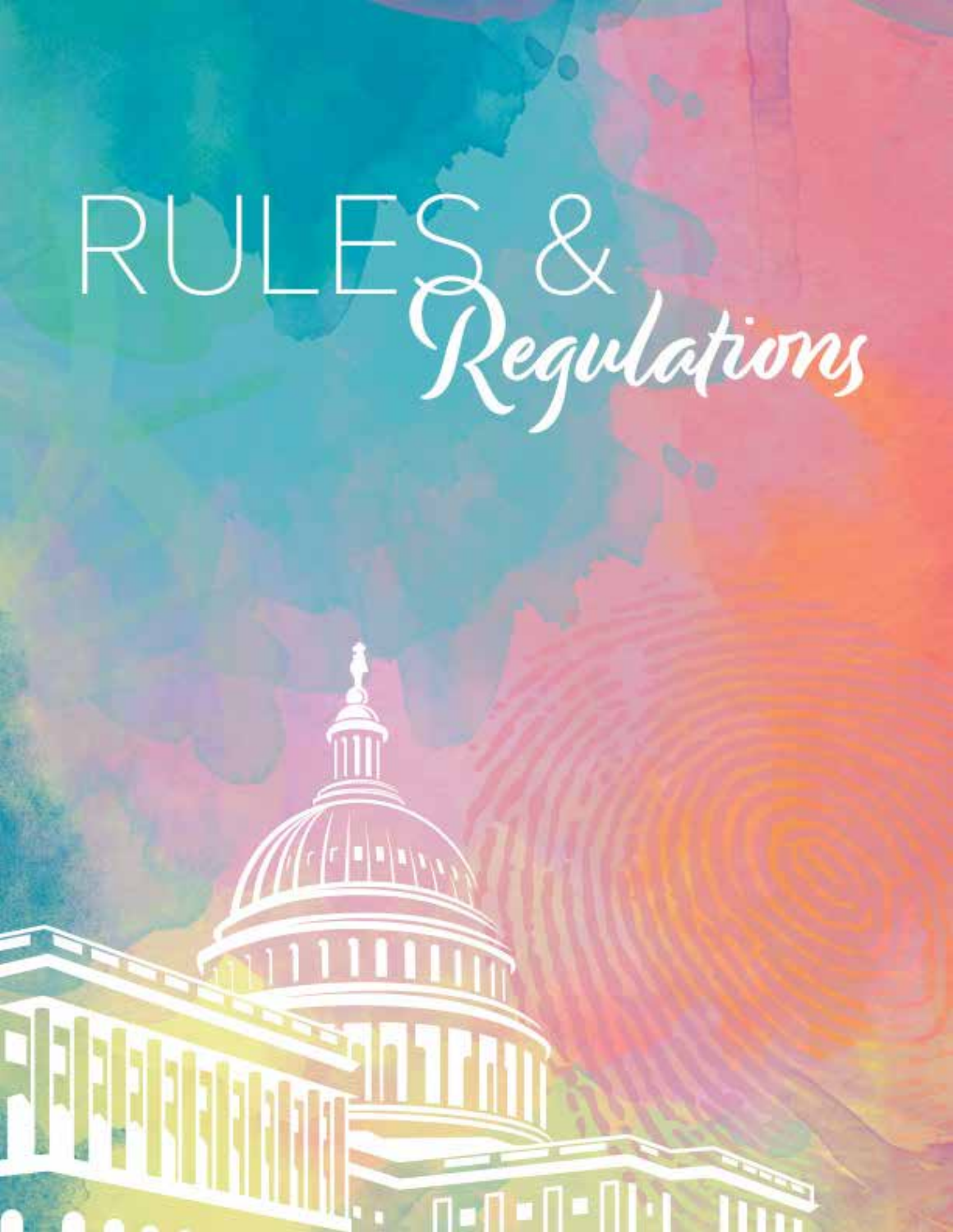# Promega | Powered for 33 years SHI INTERNATIONAL SYMPOSIUM<br>WASHINGTON D.C. | OCT. 31-NOV. 3, 2022



| Services/Equipment NOT Included in Exhibit Space Rental  6 |  |
|------------------------------------------------------------|--|
|                                                            |  |
|                                                            |  |
|                                                            |  |
|                                                            |  |
|                                                            |  |
|                                                            |  |
|                                                            |  |
|                                                            |  |
|                                                            |  |
|                                                            |  |
|                                                            |  |
|                                                            |  |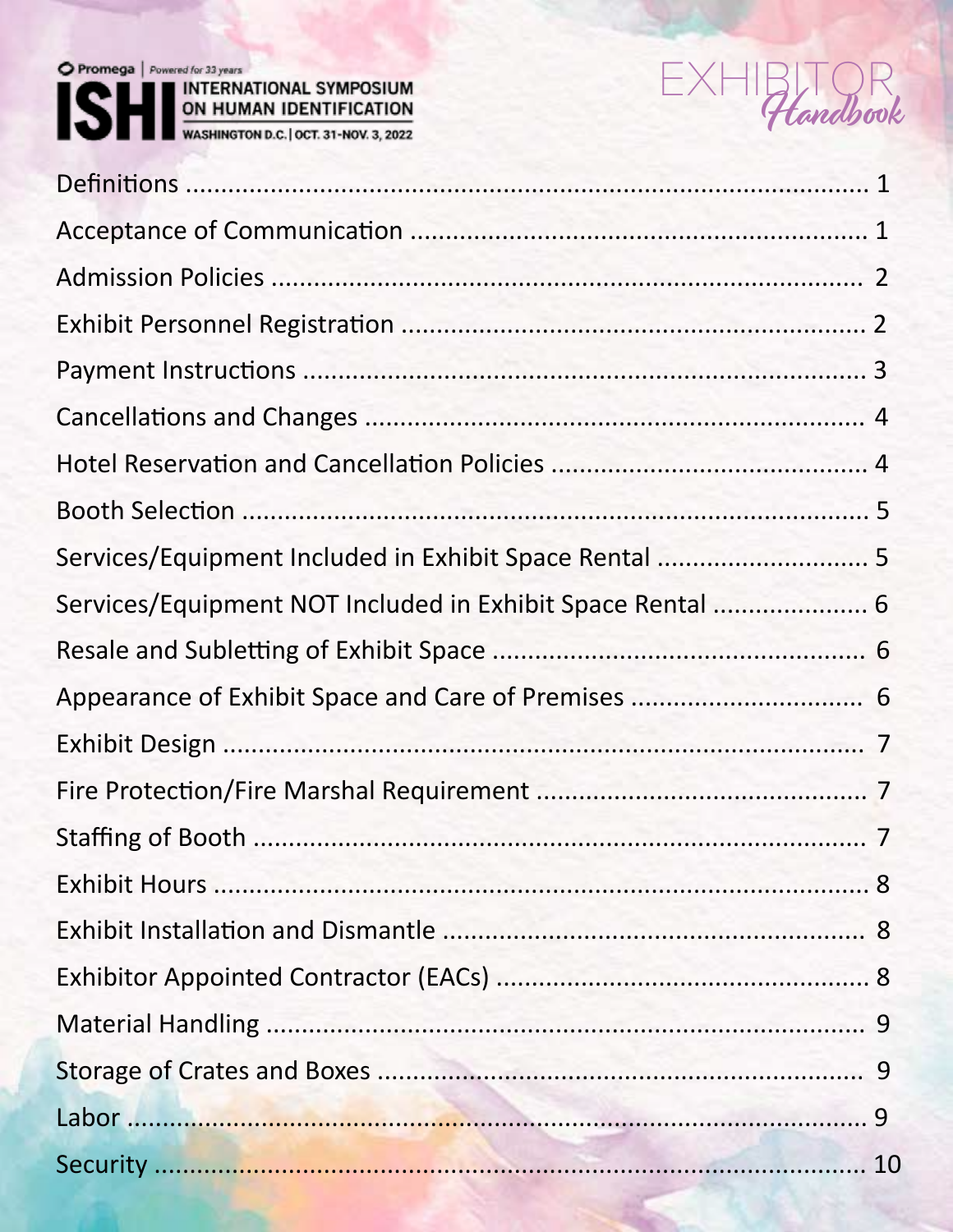

Promega | Powered for 33 years<br>
MINTERNATIONAL SYMPOSIUM<br>
ON HUMAN IDENTIFICATION<br>
WASHINGTON D.C. | OCT. 31-NOV. 3, 2022



| Camera, Mobile Phone, Video and Audio Recording Policies  11 |  |
|--------------------------------------------------------------|--|
|                                                              |  |
|                                                              |  |
|                                                              |  |
|                                                              |  |
|                                                              |  |
|                                                              |  |
|                                                              |  |
|                                                              |  |
|                                                              |  |
|                                                              |  |
|                                                              |  |
|                                                              |  |
|                                                              |  |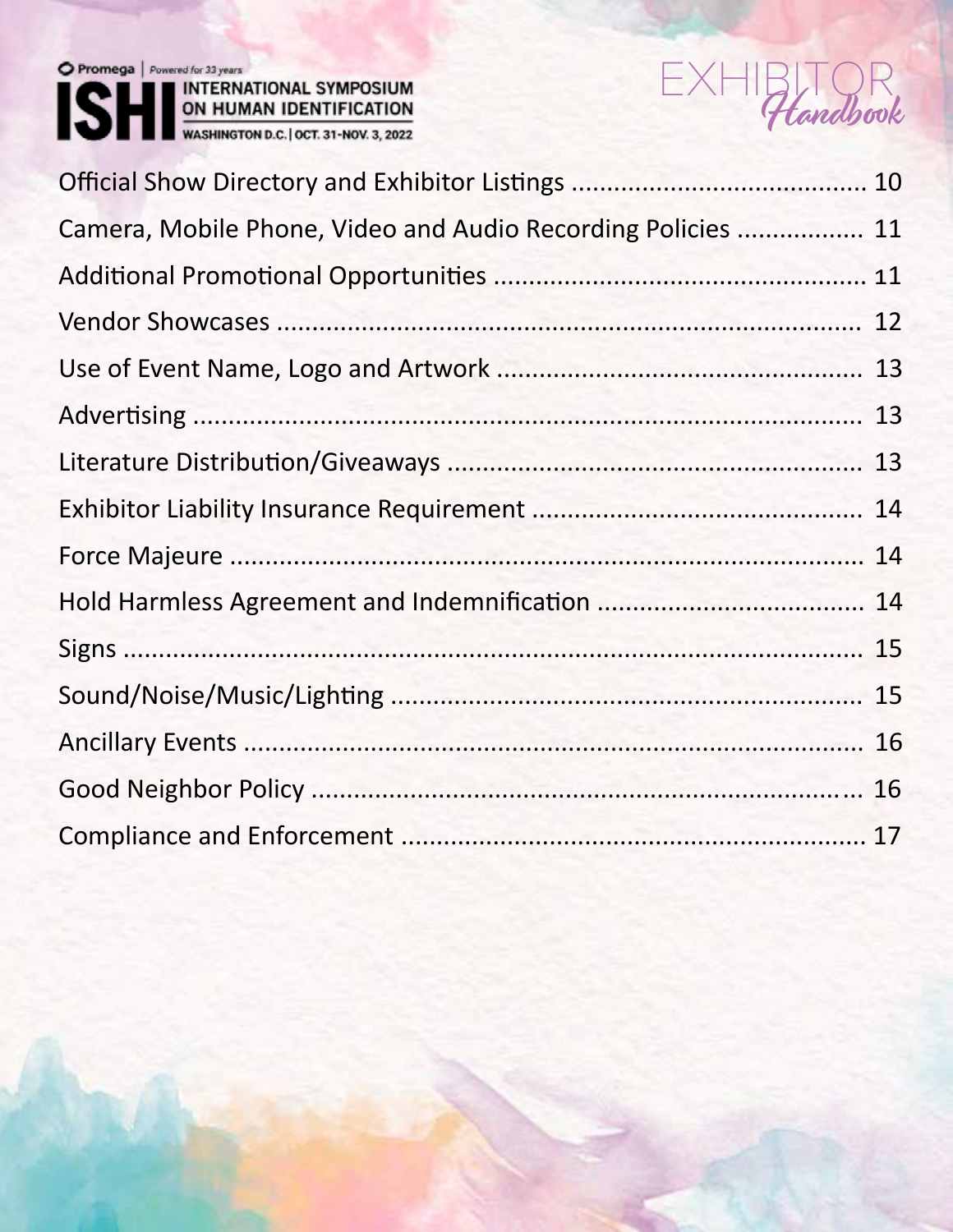



The International Symposium on Human Identification is managed by Promega Corporation. The conference is intended to provide a marketplace for products and services used in the field of DNA identification and facilitate the exchange of information about new products or services.

# **DEFINITIONS**

"Event" means the 33rd International Symposium on Human Identification, or ISHI 33, which includes the exhibition, conference, general sessions, workshops, meal functions and events produced by Promega Corporation. "Show management" means collectively, Promega Corporation and contractors working on behalf of Promega to manage the event. "Exhibitor" means the company or person that applied for exhibit space rental and agreed to enter into this contract upon acceptance by show management in the manner stated below. "Facility" means the location or locations at which the event is being held.

The exhibit space applications and agreements, these exhibitor rules and regulations, the exhibit display regulations and the exhibitor services manual are hereinafter referred to as the "Agreement" and constitute the agreement between the organizer and the exhibitor.

# ACCEPTANCE OF COMMUNICATION

Exhibitor agrees on its own behalf and on behalf of its employees and agents to receive event and organizer related information from show management and its associated contractors. Exhibitor waives any right or option on its own behalf and on behalf of its employees and agents to opt out of any forms of communication until the conclusion of the contracted event.

The signer of the exhibit space application shall be the official representative of the exhibitor and shall have the authority to act on behalf of the exhibitor. It is the exhibitor's responsibility to inform show management if contact information changes to ensure the timely distribution of exhibition information to the responsible person within exhibitor's organization. This person will receive all official correspondence from the show organizer and be responsible for communicating all information to appropriate individuals.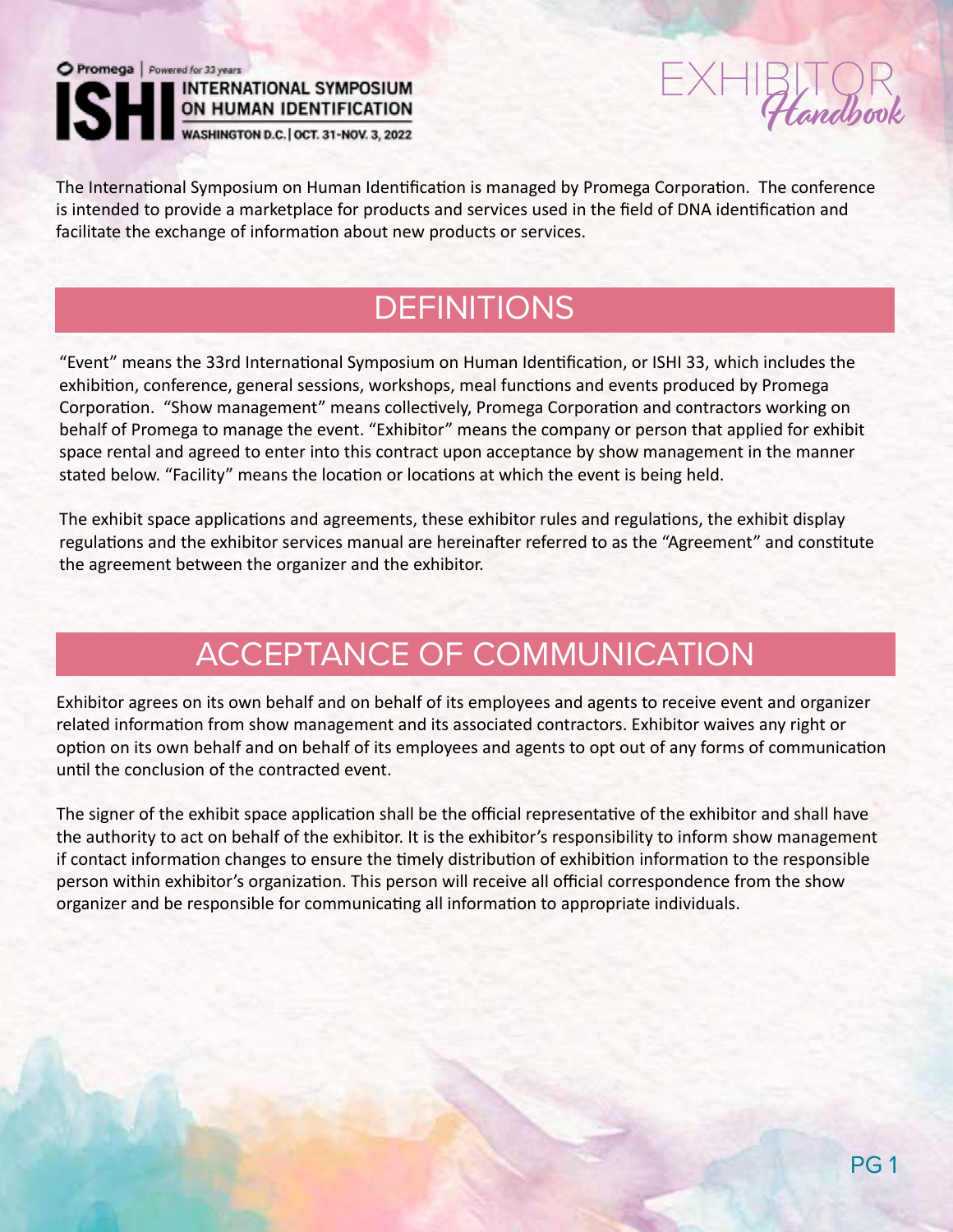

# EXHIBITOR Handbook

ON HUMAN IDENTIFICATION<br>WASHINGTON D.C. | OCT. 31-NOV. 3, 2022

**INTERNATIONAL SYMPOSIUM** 

#### Your exhibit pass allows you full access to the general session talks and networking events like the Welcome t<br>The Welcome talks and networking events like the Welcome talks and networking events like the Welcome talks an Reception and Offsite Dinner event on Wednesday at the Glass Cactus N ADMISSION POLICIES

Exhibit hall admittance is restricted only to exhibitor personnel and registered attendees displaying an official badge. All personnel representing the exhibitor or its authorized agents must be properly identified with an official badge. All exhibitor staff must be vaccinated against COVID-19 and have uploaded their vaccine information into the CrowdPass app prior to attending.

Exhibitors are permitted access to the exhibit hall one hour before and after posted show hours. Additional access may be arranged by contacting show management and will be granted solely at their discretion.

## EXHIBIT PERSONNEL REGISTRATION

Two free of charge ISHI registrations will be provided for **each** contracted 10' x 10' exhibit space. These are full registrations providing access to all general session talks and ISHI meal functions including: the Monday Welcome Reception, continental breakfast on Tuesday, Wednesday & Thursday, buffet lunch on Tuesday and Wednesday and the dinner event on Wednesday evening.

Additional booth personnel must be registered for ISHI in order to work the exhibit floor. **Exhibit only badges are not available.** All personnel may be registered using the on-line registration system found at www. ishinews.com

Substitutions for booth personnel badges can be completed at no charge prior to the conference or at the conference registration desk. No substitutions can be made for badges that have already been used for admission. Lending or sharing of badges is prohibited. There will be no refunds for unused badges. Questions about registration should be directed to Kaylanie Story, kaylanie.story@promega.com (608/210.5883).

#### **Registration Deadline Dates for Additional Exhibit Personnel**

| Before July 31, 2022 | Early Rate, \$775   |
|----------------------|---------------------|
| After July 31, 2022  | Standard Rate \$875 |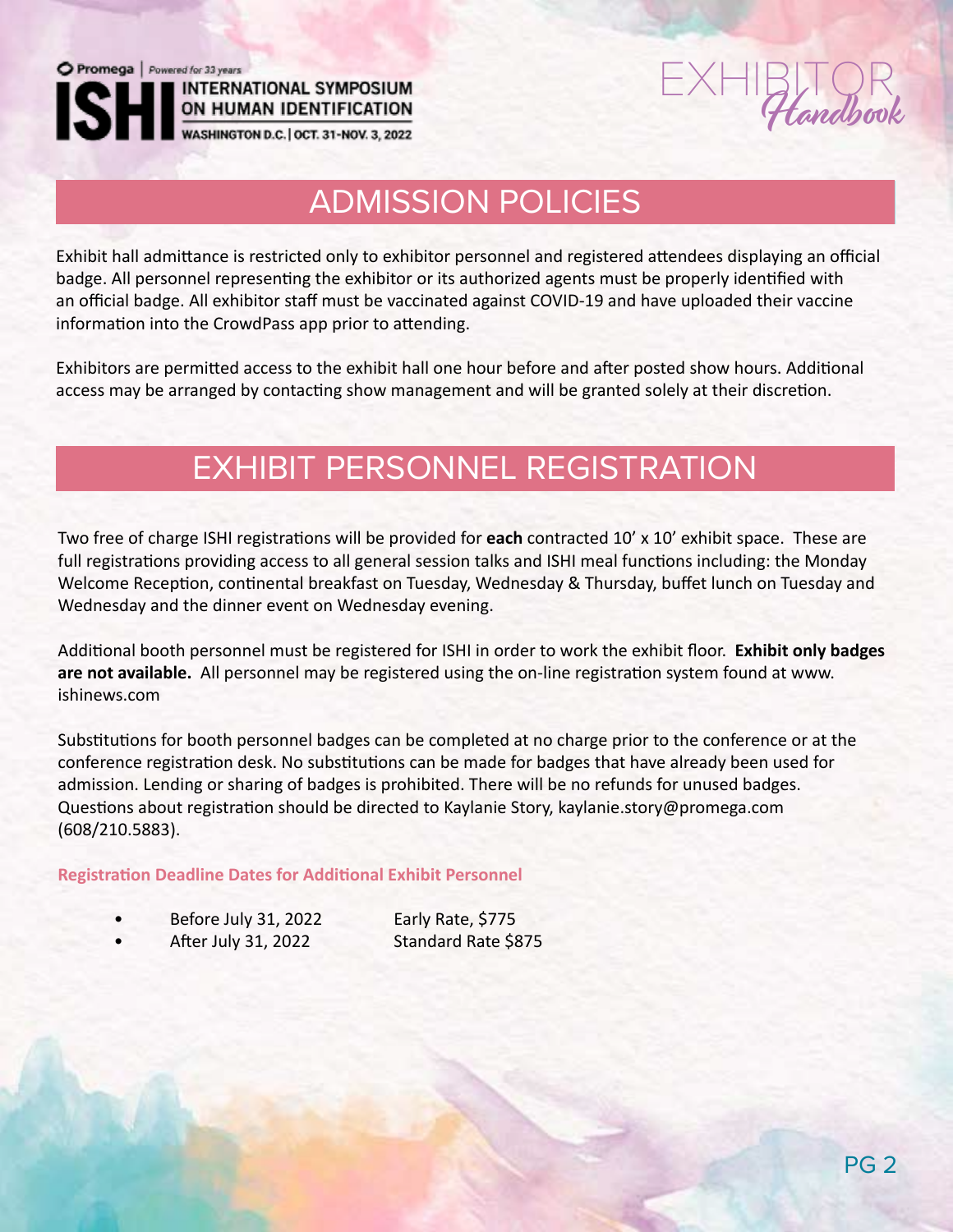Extendbook

# ON HUMAN IDENTIFICATION<br>WASHINGTON D.C. | OCT. 31-NOV. 3, 2022

**INTERNATIONAL SYMPOSIUM** 

## PAYMENT INSTRUCTIONS

Show management accepts the following forms of payment: American Express, MasterCard, VISA, checks, ACH, or money orders payable in US dollars. **All credit card purchases will be subject to a 5% processsing fee.** Bank transfers are payable only in US dollars drawn from a US bank. Transferred funds must be sent to:

JP Morgan Chase, N.A, Routing # 021000021 Address: JP Morgan Chase, 1 Chase Manhattan Plaza 21st floor, New York, NY 10005 Beneficiary name: Promega Corp. Beneficiary account #: 547378036 Swift code: CHASUS33 Reference: Payees name and invoice # if applicable BBI: JP Morgan Chase Bank, M.A.

Exhibitor is responsible for all bank charges including a processing fee of \$25 which must be added to the total amount transferred. The bank order must include the registrant's name and company name to facilitate tracking.

A deposit in the amount of 50% of the total space rental charge is due and payable upon booking/reserving space.

Full payment is due by July 31, 2022. If full payment is not received when due, booth space is subject to release and resale.

Check payments via mail or overnight express should be sent to:

Promega Corporation Attn: ISHI 33 PO Box 689768 Chicago, IL 60695-9768

Promega's Tax ID number is 39-1388-811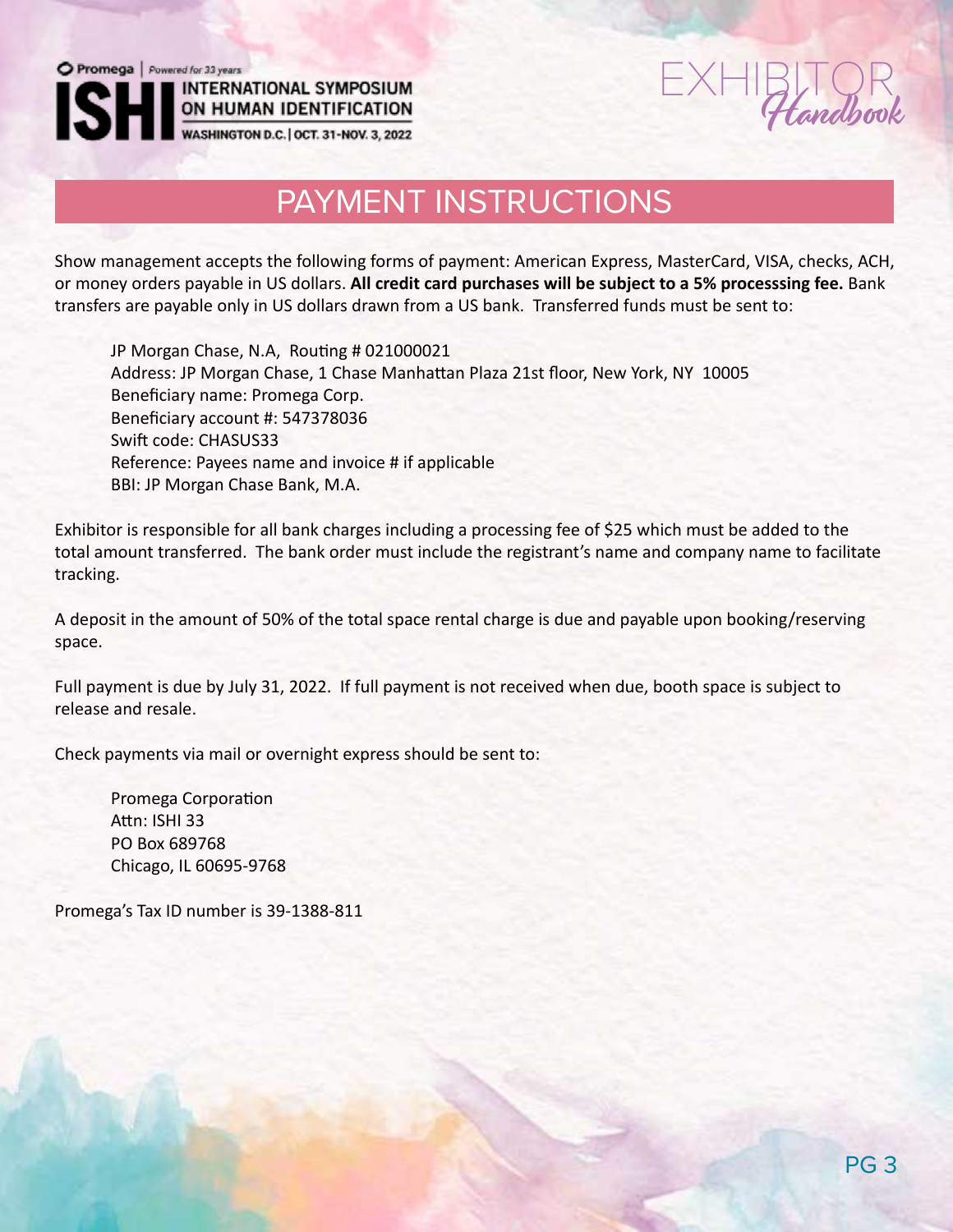# $EXHIBITQR$

ON HUMAN IDENTIFICATION WASHINGTON D.C. | OCT. 31-NOV. 3, 2022

**INTERNATIONAL SYMPOSIUM** 

## CANCELLATIONS AND CHANGES

Cancellation or downsize requests received after July 15 will not receive a refund, credit or price adjustment, unless circumstances require we shift to a virtual event. Requests for refunds made on or before July 15, 2022 will be honored using the schedule below. If for any reason an exhibitor must cancel their conference registration, they must cancel their housing arrangements separately. Show management is not responsible for hotel no-show fees or any travel or lodging expenses.

Exhibitor agrees:

That exhibit space will be considered cancelled by an exhibitor upon the date that written notice of cancellation is received by show management

- a) If space is cancelled before June 1, show management will refund 75% of the total booth cost.
- b) If space is cancelled after June 1, but before July 1, show management will refund 50% of the total booth cost.
- c) If space is cancelled after July 1, but before July 15, show management will refund 25% of the total booth cost.
- d) After July 15, no refund will be given for booth fees.
- e) If the event is cancelled because of reasons beyond the control of show management, space fees or deposits already made will be returned to exhibitors in their entirety.

All cancellation requests must be made in writing. If the exhibitor downsizes, they may be required to move to a new booth location. Notification dates and percentages of penalty fees for reduction of exhibit space are the same as for canceling exhibit space. Penalty fees are assessed on the amount of the reduced space.

### HOTEL RESERVATION AND CANCELLATION POLICIES

A block of rooms is available at Gaylord National, located at 201 Waterfront Street, National Harbor, Maryland 20745 for the reduced rate of \$269 + tax for single/double. Rooms must be reserved before the cut off day of September 29 and are subject to availability.

Book your rooms online through our website (www.ishinews.com) or by phone: 301-965-4000. Reference ISHI 33 to receive the group rate. Room reservations must be guaranteed by a major credit card. A one night deposit will be charged to your card upon booking. To receive a refund of your deposit, including credit card deposit transactions, Gaylord National must receive notice of cancellation from you at least five days before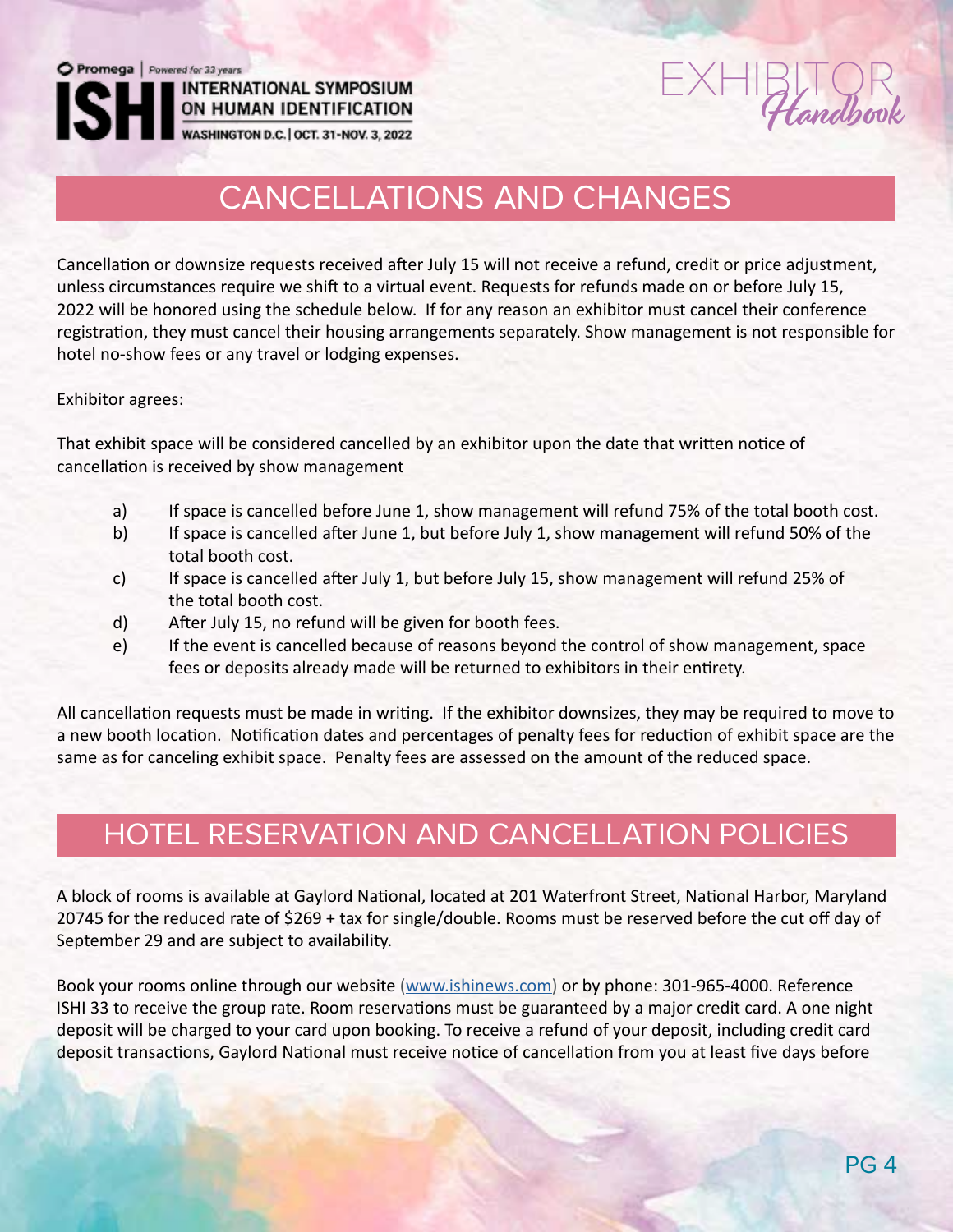Promega | Powered for 33 years **INTERNATIONAL SYMPOSIUM** 

**ON HUMAN IDENTIFICATION**<br>WASHINGTON D.C. | OCT. 31-NOV. 3, 2022

andbook

## BOOTH SELECTION

Exhibitors may indicate their choice for exhibit space based on the exhibit floor map provided at www. ishinews.com. Show management will assign exhibit space based on the exhibitor's booth preferences and potential neighbors.

It is show management's intent to accommodate exhibitors in a manner that will enable each to exhibit its products under the most favorable conditions.

Every effort will be made by show organizers to ensure good traffic flow throughout the exhibit floor through a passport scavenger hunt.

#### **Services/Equipment Included in Exhibit Space Rental**

Your exhibit fees include the following:

- 10' x 10' exhibit space with side and back drapes and standard sign with company name and booth number.
- One six-foot draped table
- Two chairs
- One waste basket
- 2 complimentary symposium registrations per 10' x 10' space booked. Additional badges are available for \$775 before July 31 and \$875 after July 31.
- Enhanced digital profile on ISHInews.com exhibitor listing
- Company listing with logo and link on mobile app and virtual platform
- Basic Internet service in the exhibit hall
- Security in the exhibit hall from
	- o 5:30pm Monday-7:00am Tuesday
	- o 5:30pm Tuesday-7:00am Wednesday
	- o 5:30pm Wednesday-7:00am Thursday
	- All registered exhibitors have access to the full program and meal functions including
		- o Welcome Reception Monday evening
		- o Continental breakfast on Tuesday, Wednesday, Thursday
		- o Buffet lunch on Tuesday and Wednesday
		- o Evening dinner event on Wednesday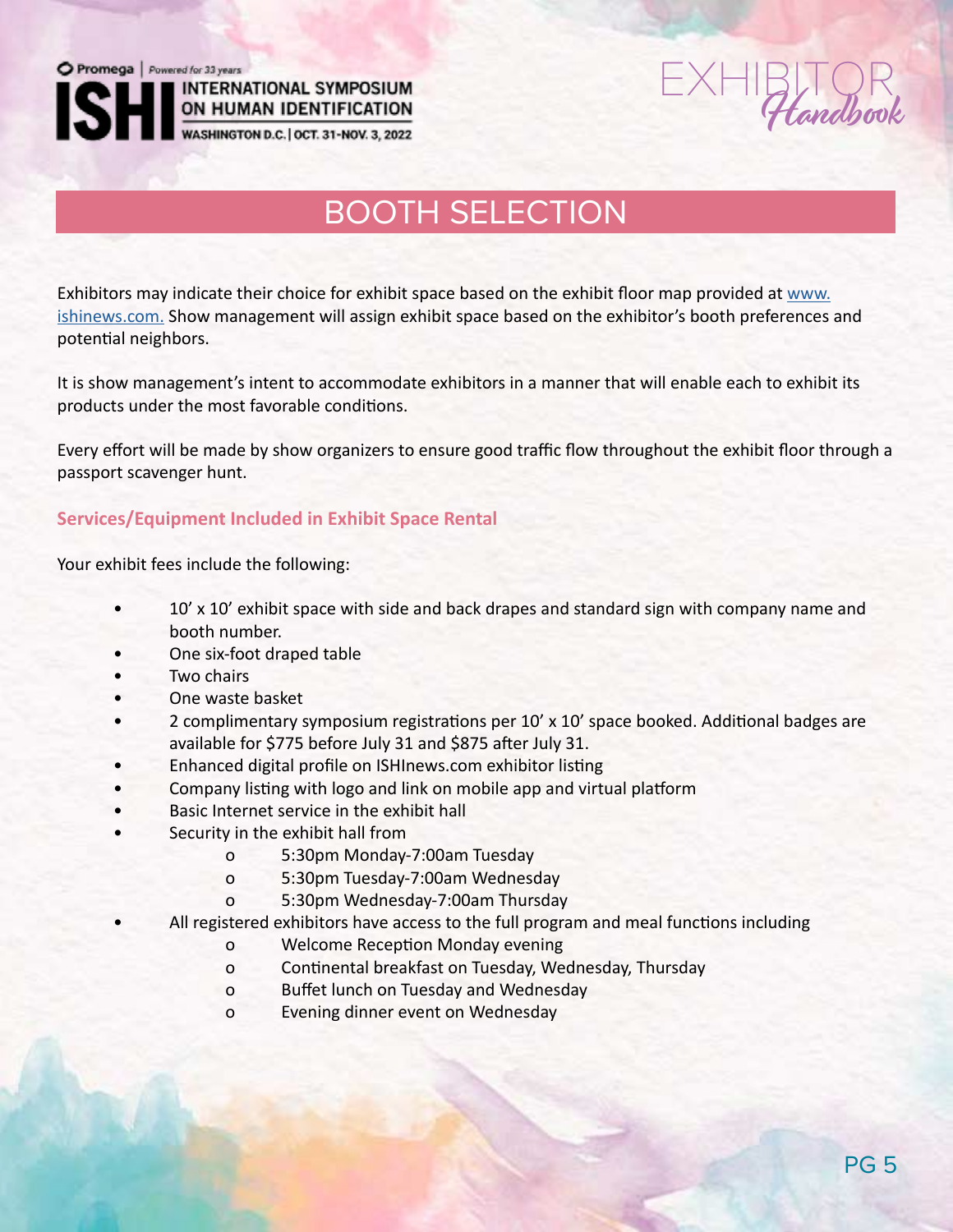



#### **Services/Equipment NOT Included in Exhibit Space Rental**

The following are not included in exhibit space rental:

- Carpet or padding for exhibitor's booth
- Assembly, dismantle or rigging services
- Electricity
- Lead Retrieval Service
- Cleaning of exhibit space (the exhibit hall will be sanitized each evening)

These items can be ordered through Freeman using the instructions contained in the service manual.

### RESALE AND SUBLETTING OF SPACE

No exhibitor shall sublet or apportion any of his/her allotted exhibit space with another business or firm, nor permit any other person or party to market, display or present therein any goods or services not manufactured or distributed by the exhibitor in the regular course of business.

### APPEARANCE OF EXHIBIT SPACE AND CARE OF PREMISES

- All open or unfinished sides of the exhibit which may appear unsightly must be covered or show management will have them covered at exhibitor's expense.
- No bolts, screws, hooks or nails shall be driven into or otherwise attached to the walls or floors of the exhibit areas.
- No part of the display may be attached to or otherwise secured to the columns, drapery backdrop or side dividers.
- Decals or other adhesive materials shall not be applied or affixed to the walls, columns or floor of the exhibit/facility areas.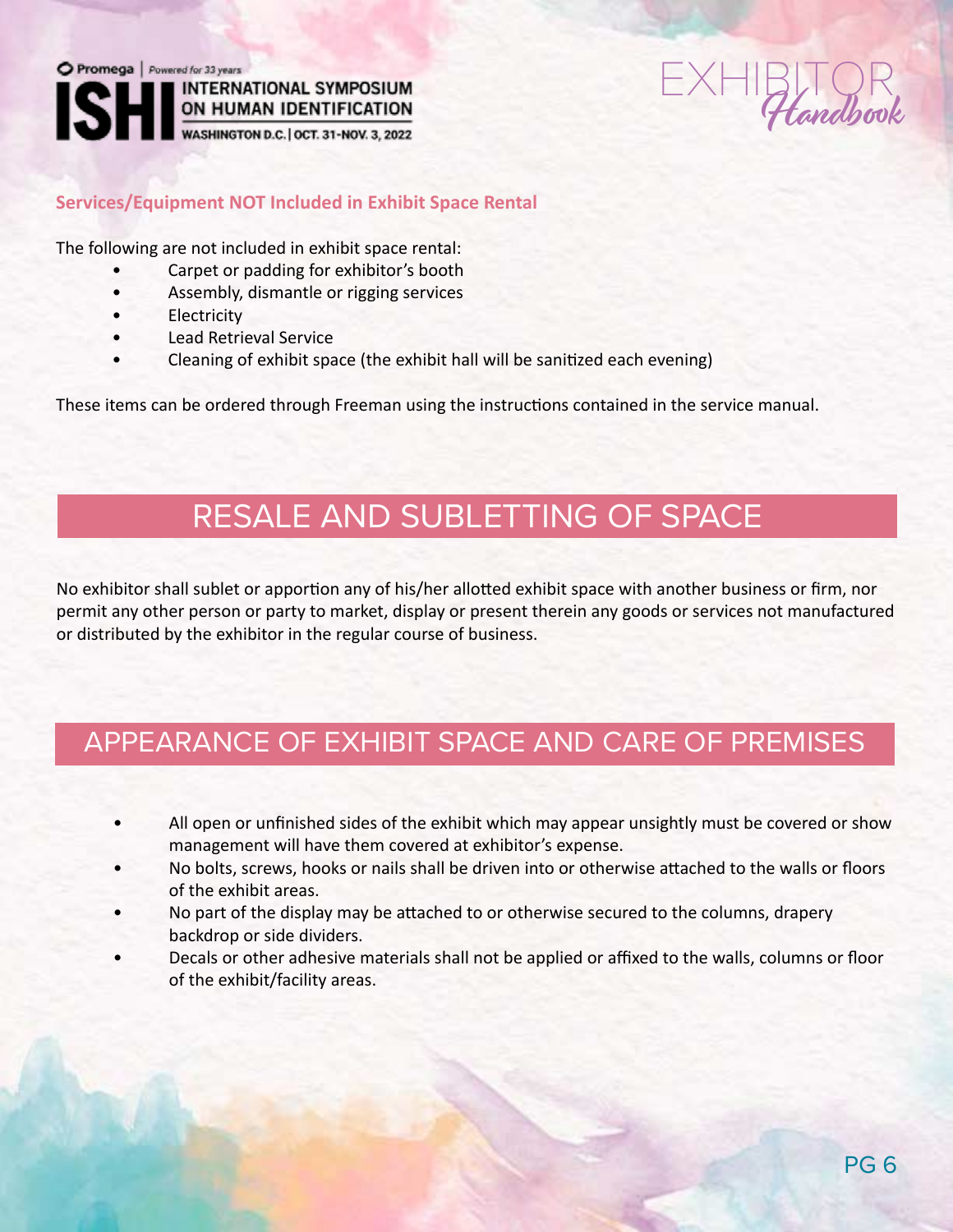

# $EXHIBITQR$

**INTERNATIONAL SYMPOSIUM** 

## EXHIBIT DESIGN

- All exhibit displays should be designed and erected in a manner that will withstand normal contact or vibration caused by neighboring exhibitors, hall laborers or installation/dismantling equipment, such as fork lifts.
- Exhibitors should ensure that any display fixtures such as tables, racks or shelves are designed and installed properly to support the product or marketing materials to be displayed.
- All exhibit backgrounds must conform to the standards set by the IAEE (International Association of Exhibitions and Events).
- All 20 feet by 20 feet and over exhibits require a drawing, plans or renderings, preferably digital to be submitted to show management 60 days in advance. This will allow show management to review and indicate any problems per the show's exhibit rules.

# FIRE PROTECTION/FIRE MARSHAL REQUIREMENT

All exhibit spaces must be in full compliance with all facility, fire marshal, show management and exhibit guidelines including all local, state and federal laws. All materials used in display construction or decorating should be made of fire retardant materials.

# STAFFING OF BOOTH

The exhibitor will not dismantle their display prior to the stated closing of the show. No exhibit or any part thereof may be removed during the period of such exhibition without the written consent of show management. Exhibitors should make travel and staffing plans accordingly.

Exhibit staff must confine their activities to the contracted exhibit space. Exhibitor's personnel and representatives may not enter the exhibit space of another exhibitor without permission from that exhibitor, and at no time may anyone enter an exhibit space that is not staffed.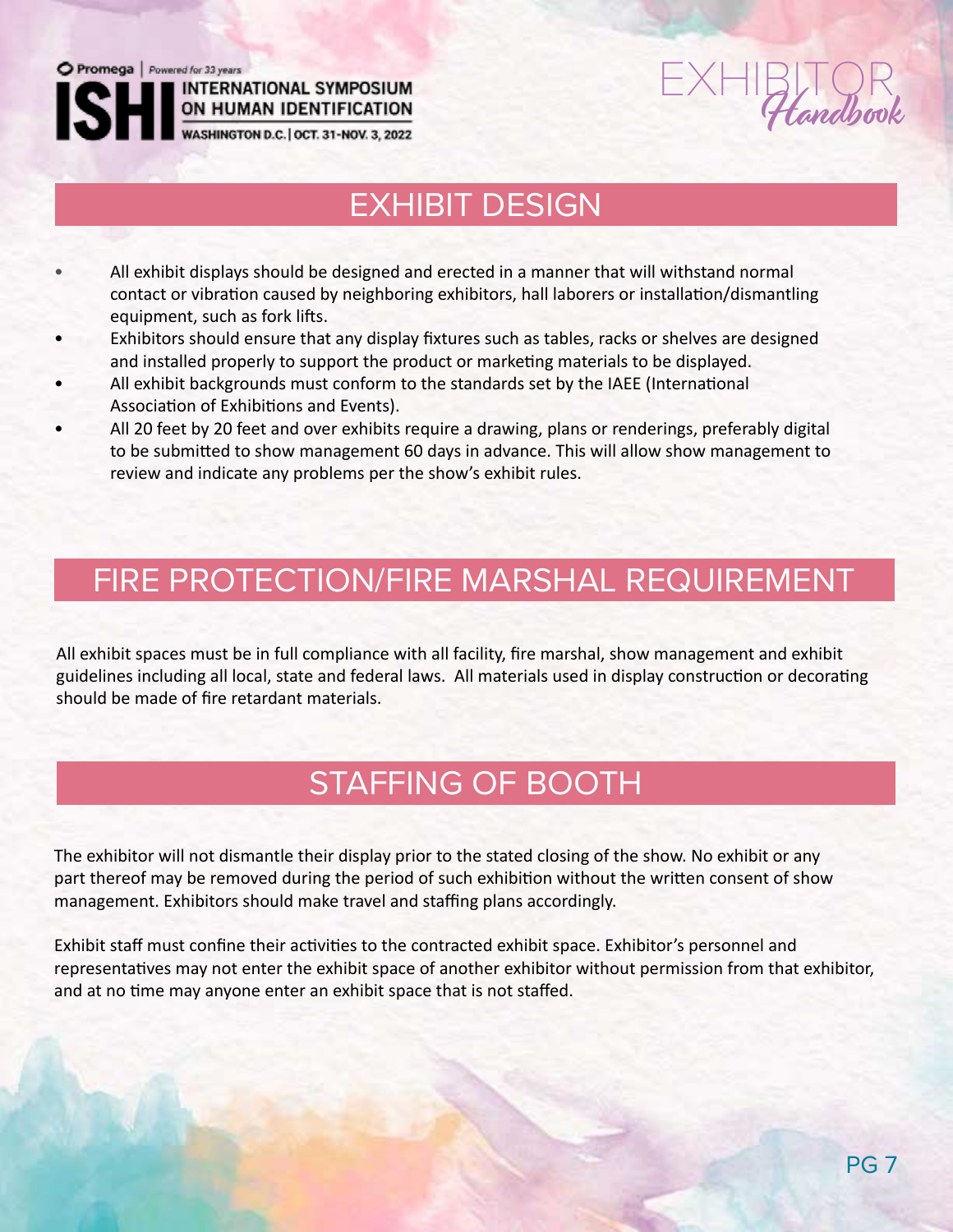### **INTERNATIONAL SYMPOSIUM** ON HUMAN IDENTIFICATION

WASHINGTON D.C. | OCT. 31-NOV. 3, 2022

 $EXHIBITQR$ 

### EXHIBIT HOURS

Tuesday, November 1 7:30am-5:30pm Wednesday, November 2 7:30am-5:30pm Thursday, November 3 7:30am-10:30am

**Exhibit Installation and Dismantle**

**Set up**

Monday, October 31 10:00am – 5:00pm (badge is required)

**Tear-down**

Thursday, November 3 11:00am-4:00pm (badge is required)

- Materials for an exhibit display may not be delivered to the exhibition facility before the official move-in period.
- Under no circumstances will the removal of any exhibit or portion thereof be permitted during the exhibition without permission first being secured in writing from show management.
- No displays may be dismantled prior to the official closing of the exhibition.
- All materials must be removed from the facility by the end of the official move-out period.
- At the end of the designated dismantling time, all exhibitor displays or materials left in the exhibitor's space without instructions will be packed, shipped or discarded at the discretion of show management at the exhibitor's expense.

# EXHIBITOR APPOINTED CONTRACTOR (EACs)

An Exhibitor Appointed Contractor (EAC) is any company other than the designated official contractors that provide services such as display installation and dismantling which may require access to exhibitor's booth space any time during installation, event dates or dismantling. If an exhibitor wishes to use an EAC, they must abide by all of the rules and regulations of the event. In performing work for their clients, the EAC shall fully cooperate with the official contractors and shall comply with existing labor regulations or contracts as determined by the commitments made and obligations assumed by show management in any contracts with the official contractors.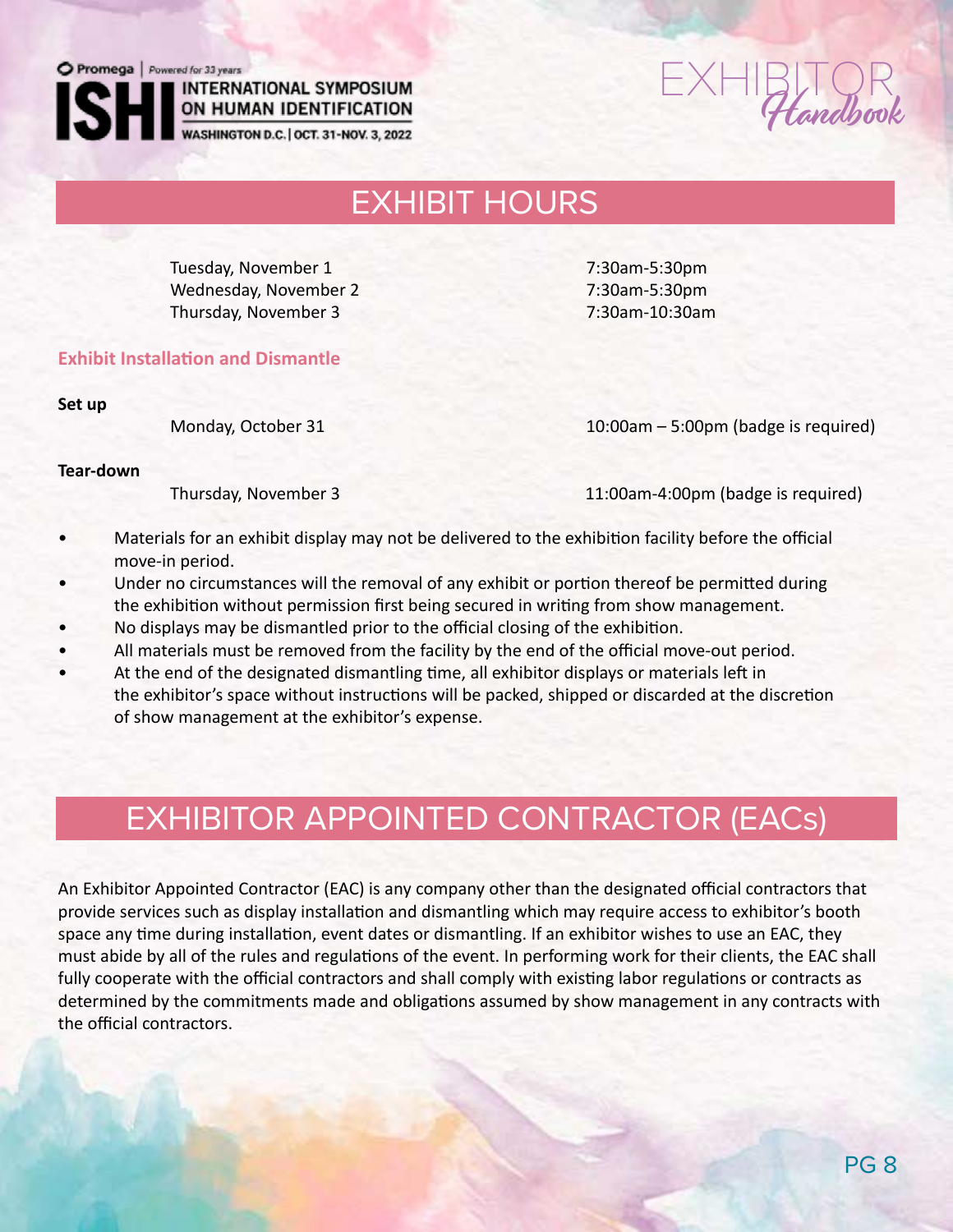

ON HUMAN IDENTIFICATION

WASHINGTON D.C. | OCT. 31-NOV. 3, 2022

 $EXHIBITQR$ 

# MATERIAL HANDLING

Freeman, the official material handling contractor, will handle and provide storage space for crates, boxes, skids, etc., during the exhibition and return properly marked materials at the completion of the meeting. Materials not in accordance with these regulations will be discarded.

## STORAGE OF CRATES AND BOXES

Proper identification and tags will be available at the Service Desk. Storage of crates and boxes can be arranged with Exhibitor Services, as outlined in the online Exhibitor Service Kit. All cartons, crates, containers, packing materials, etc., that are necessary for re-packing must be labeled with stickers. They will be removed from the floor and stored by Exhibitor Services. Access to storage will be available through Exhibitor Services. Arrangements may be made at the Service Desk. Crates and boxes may not be stored behind booth displays.

### LABOR

- Labor jurisdiction and union rules are determined by the facility, state and municipality in which the exhibition is held. Where union contracts exist with service contractors, exhibitor must acknowledge union jurisdictions and conform to those contracts and use of the union personnel involved.
- Skilled and unskilled labor as needed or required can be arranged through the official service contractor at established rates.
- Arrangements should be made in advance.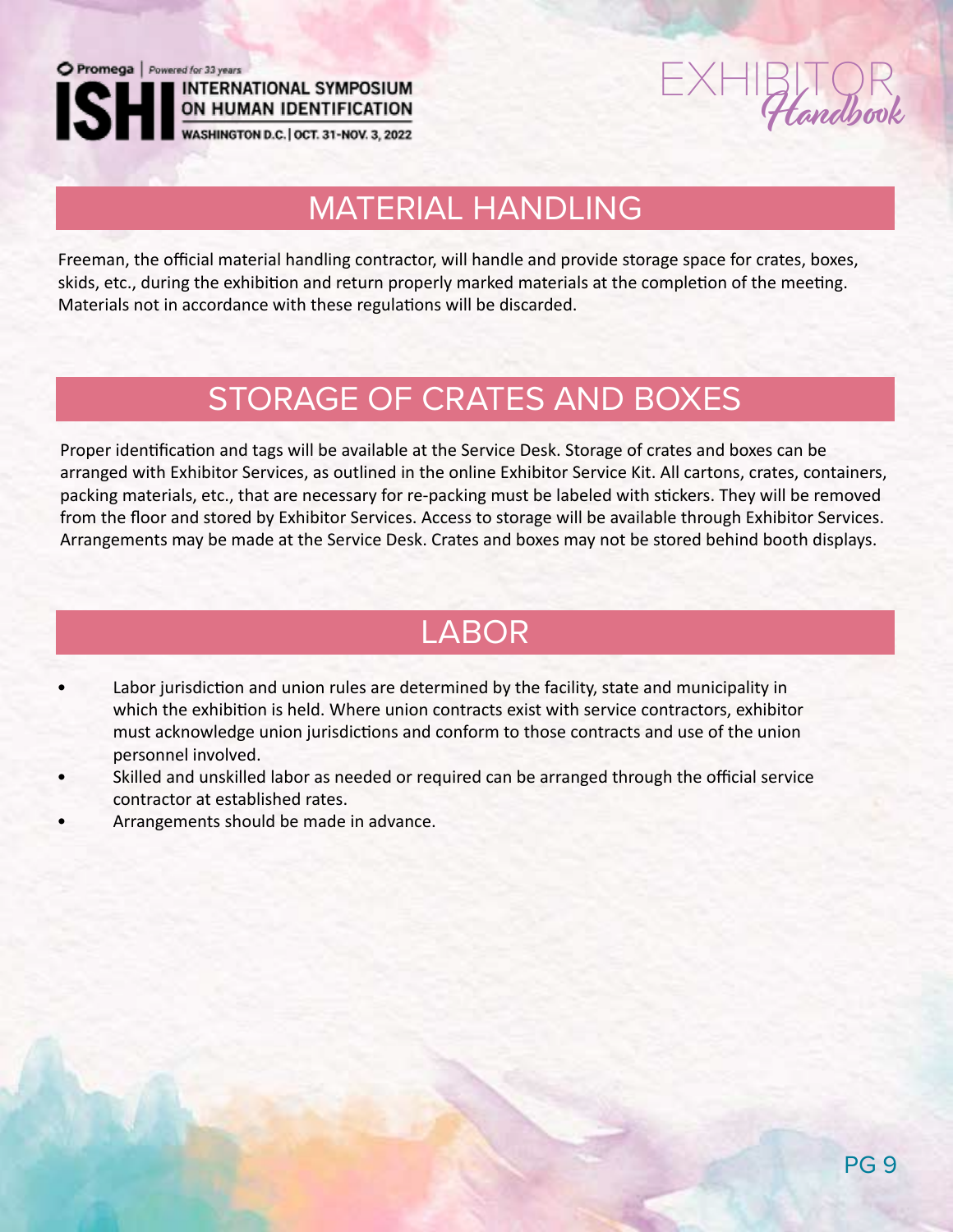**INTERNATIONAL SYMPOSIUM** ON HUMAN IDENTIFICATION<br>WASHINGTON D.C. | OCT. 31-NOV. 3, 2022

# andhand

# **SECURITY**

Neither show management, the official contractors, nor the facility are responsible for the exhibitor's property in the event of theft, accident, vandalism or other causes. Exhibitors are responsible for the security of their property and should be properly insured.

**However, security will be in place in the exhibit hall during the following hours**

- 5:30pm Monday, October 31 7:00am Tuesday, November 1
- 5:30pm Tuesday, November 1 7:00am Wednesday, November 2
- 5:30pm Wednesday, November 2 7:00am Thursday, November 3

### OFFICIAL SHOW DIRECTORY AND EXHIBITOR LISTINGS

Exhibitor information will be published as part of the official event directory if directory information is submitted by the deadline date. The exhibitor waives and indemnifies show management and its agents from and against any and all claims against show management with respect to errors and omissions in the directory. The exhibitor shall be responsible for the content of its entries.

Each exhibitor is responsible for accurately providing a 50 word or less company description by July 15, 2022 at the latest. Exhibitors should also provide a company logo (if one is not on file previously) and a web address for the company website.

The listing will be used on the official conference website and included on the mobile app. Show organizers will link the exhibitor's description with their company website from www.ishinews.com.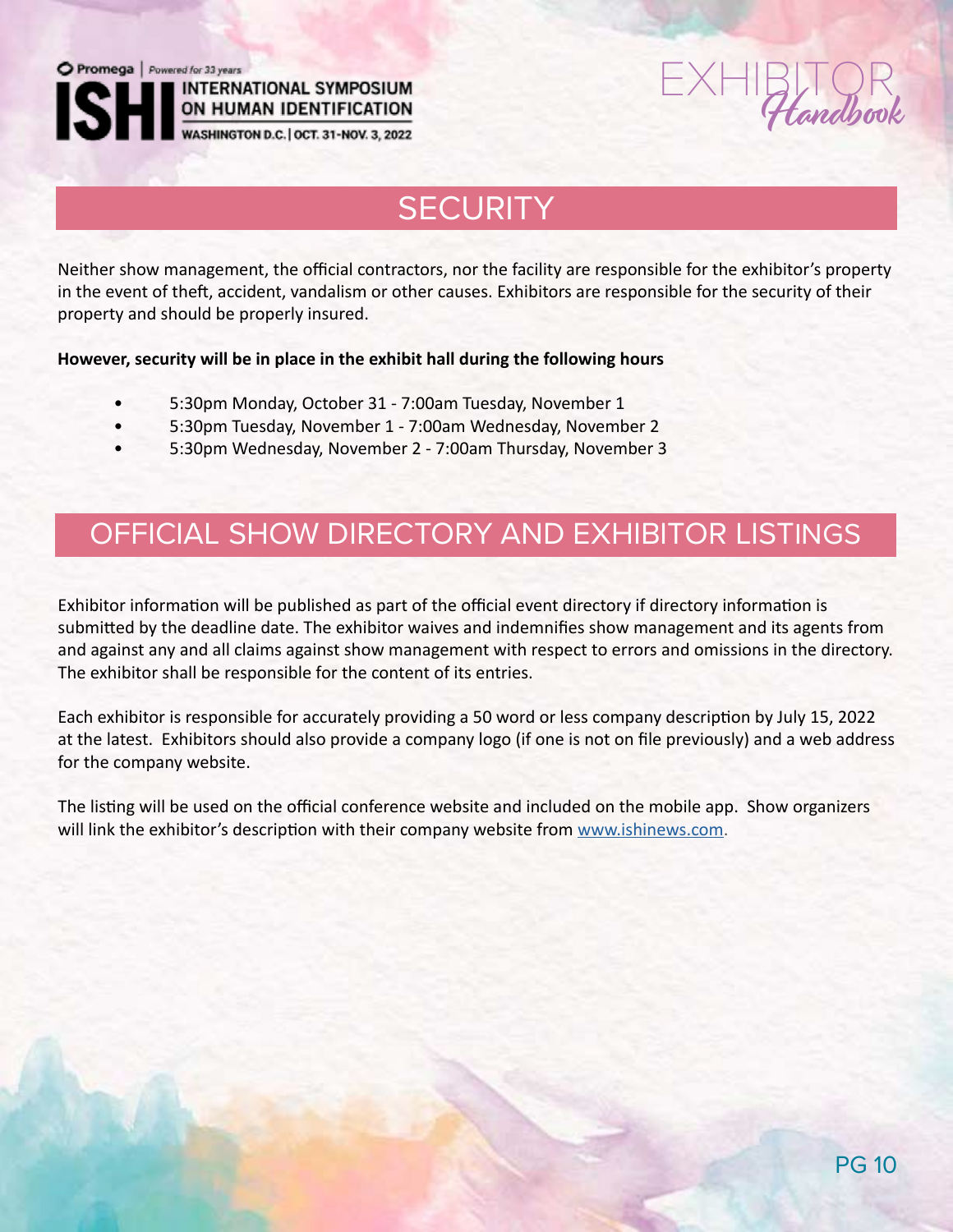

# $E_{\text{total}}$

### CAMERA, MOBILE PHONE, VIDEO, AND AUDIO RECORDING

Attendees, including all exhibitors, are encouraged to ask for permission before using cameras, including mobile phone and tablet cameras, and all other video or audio recording devices on the Exhibit Hall floor (with the exception of their own booth), and during poster presentations.

Attendees are not permitted to take video or audio records of speaker talks. Attendees not adhering to this policy may be asked to leave the room and will be asked to delete all recordings already taken; additional action may be taken with repeat or egregious offenders. When registering to attend the meeting you are required to agree that you will adhere to this policy.

Exhibitors are permitted to photograph their own booth displays and/or products. Exhibitors are prohibited from photographing or producing audio/video of other displays, products or materials without prior written permission from show management.

Only official photographers and audio/video producers appointed by show management are permitted to photograph or record audio of video of any events including workshops, general session talks or poster presentations including presentations made by the exhibitor.

Conference sessions including workshops may not be video/audio recorded.

### ADDITIONAL PROMOTIONAL OPPORTUNITIES

ISHI Sponsorships are a great way to show your support for the forensic community and get your name in front of conference attendees. A variety of sponsorships are available ranging from ads in the conference binder to conference WIFI sponsorship. See complete details on www.ishinews.com. **Sponsorships are limited and assigned on a first come-first served basis.**

| <b>Sponsorship Item</b>            |         | <b>Price Includes</b>                                                                                                                          |
|------------------------------------|---------|------------------------------------------------------------------------------------------------------------------------------------------------|
| <b>Break Sponsorship</b>           | \$2,500 | Logo on break signage, acknowledgement in program and website.<br>Choose between AM and PM breaks.                                             |
| Advertorial in The ISHI<br>Report  |         | \$1,500 1,500 words in digital magazine distributed to international mailing list<br>of 5,000+. Choose between Spring, Summer, and Fall issue. |
| Half Page Ad in The ISHI<br>Report | \$900   | 728w x 300h. Choose between Spring, Summer, and Fall issue.                                                                                    |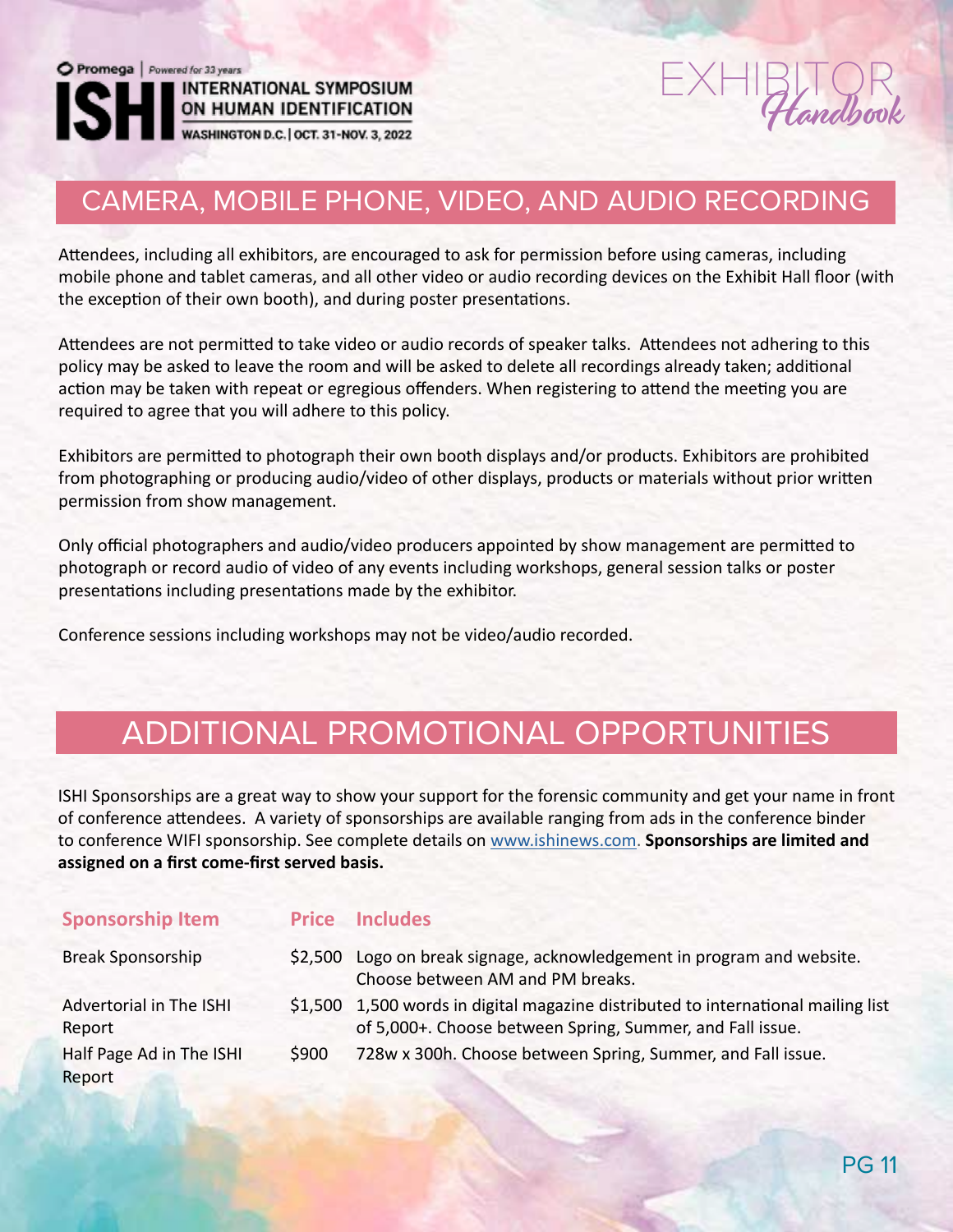

# $\sum_{\text{andhom}}$

ON HUMAN IDENTIFICATION<br>WASHINGTON D.C. | OCT. 31-NOV. 3, 2022

| <b>Sponsorship Item</b>                        |       | <b>Price Includes</b>                                                                             |
|------------------------------------------------|-------|---------------------------------------------------------------------------------------------------|
| Banner Ad in The ISHI<br>Report                | \$600 | 160w x 600h. Choose between Spring, Summer, and Fall issue.                                       |
| Digital Advertisement at<br><b>ISHI Centra</b> | \$500 | Display an ad for your company on a digital screen located at ISHI<br>Central in the exhibit hall |
| <b>Pre-Show Mailing List</b>                   | \$300 | Includes physical addresses of attendees for 1-time mailing                                       |

### VENDOR SHOWCASE

A limited number of Vendor Showcase slots will be concurrently scheduled from 5:30pm-7:30pm on Tuesday, November 1 and 7:00am-9:00am on Wednesday, November 2. The Vendor Showcase cost of \$2500 inlcudes a meeting room (maximum capacity ~150 depending on set up) and event listing on the conference website and mobile application. Additional costs for food and beverage or A/V requirements are the responsibility of the vendor.

Exhibitors may use this time to showcase their technologies, products, and/or services. The Vendor Showcases are only available to companies exhibiting at the Symposium and may not be shared by two companies, with the exception of parent & subsidiary companies (maximum of two companies per presentation).

Please submit a title and one paragraph description by July 15 indicating what the focus of your showcase will be. As space is limited, reservation is made on a first-come, first-served basis and payment must be received by Promega within 10 calendar days of purchase. In the event an exhibitor needs to cancel their reserved Vendor Showcase, they must notify Tara Luther, Marketing Specialist, in writing (email is acceptable) by July 15 to receive a full refund. It is the exhibitor's responsibility to confirm their cancellation has been received by Promega. Any cancellations made after this date will result in a forfeiture of payment.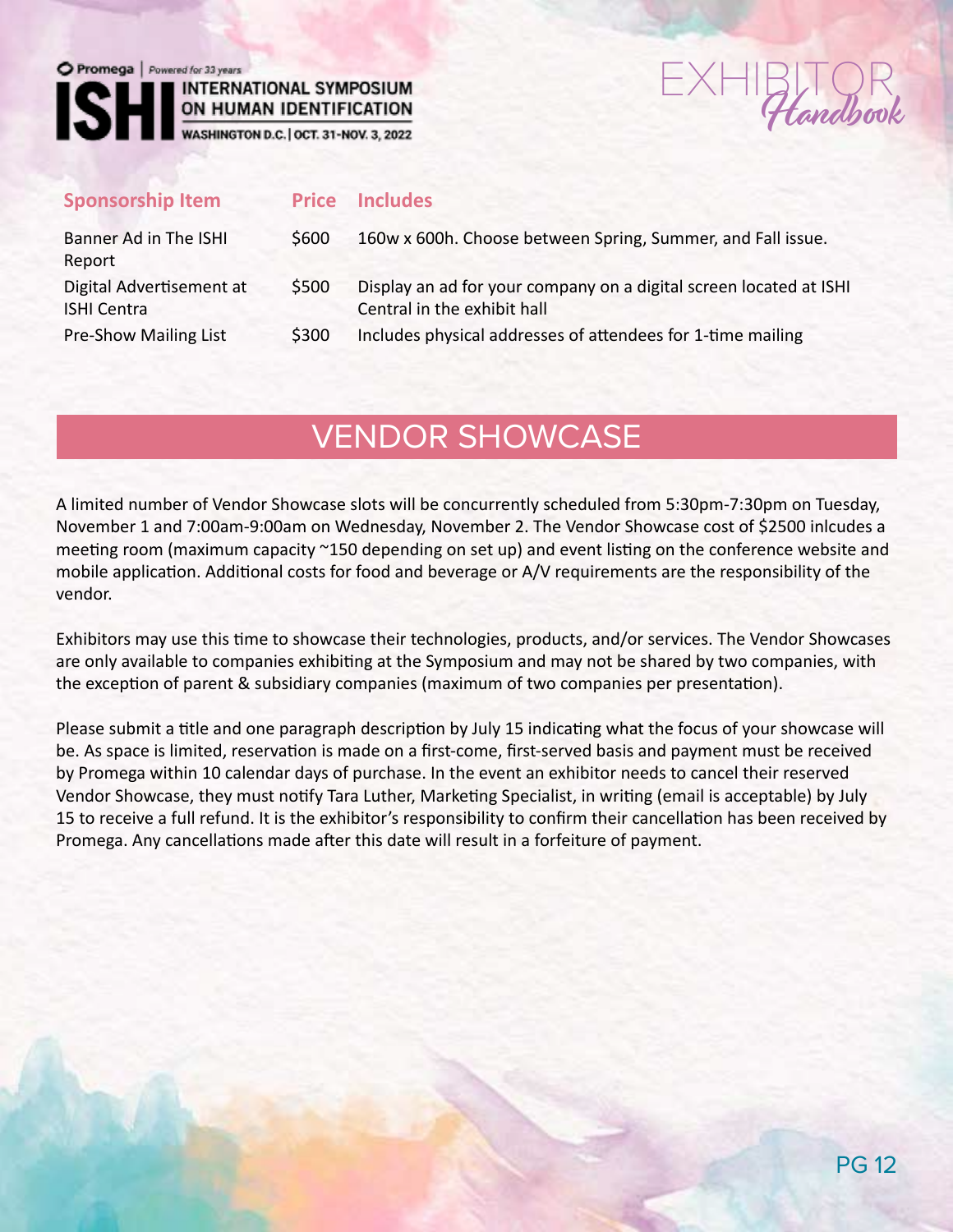

**INTERNATIONAL SYMPOSIUM** 

# $EXHIBITQR$

# USE OF EVENT NAME, LOGO, AND ARTWORK

The International Symposium on Human Identification (ISHI) event name, logo and artwork are the property of Promega Corporation. Use of the aforementioned in conjunction with advertisements, promotional materials, endorsements, statements, contests, and or awards of any kind is prohibited without expressed written consent from show management. However, show management will make available and grant permission to exhibitors and advertisers to use the event name and/or logo in an approved and appropriate manner in conjunction with their advertisements and other materials promoting that exhibitor's participation in the event. Samples of the proposed use of the event name and/or logo should be submitted to show management at least 30 days in advance of the event. Show management reserves the right to deny any request or any use of the event name, logo and artwork that it finds to be inappropriate, offensive or not in the best interests of the event.

### ADVERTISING

Exhibitor shall not, without the written consent of show management, distribute or permit to be distributed any advertising matter, literature, souvenir items or promotional materials in or about the exhibit areas except from its own allotted exhibit space. Exhibitor shall not post or exhibit any signs, advertisements, show bills, posters or cards of any description on any part of the premises of the facility except within the exhibitor's exhibit space and upon such space as is made available for such purposes by the facility.

### LITERATURE DISTRIBUTION/ GIVEAWAYS

Circulars, catalogs, magazines, folders, promotional, educational or other giveaway mater may be distributed only at the exhibitor's display and must be related strictly to the products and/or services on display or eligible for display and for products which are directly available from the exhibitor. No exhibitor may distribute or leave behind merchandise, signs or printed materials in the registration areas, meeting rooms or public areas of the event site, including hotels, shuttle buses, parking garages, etc.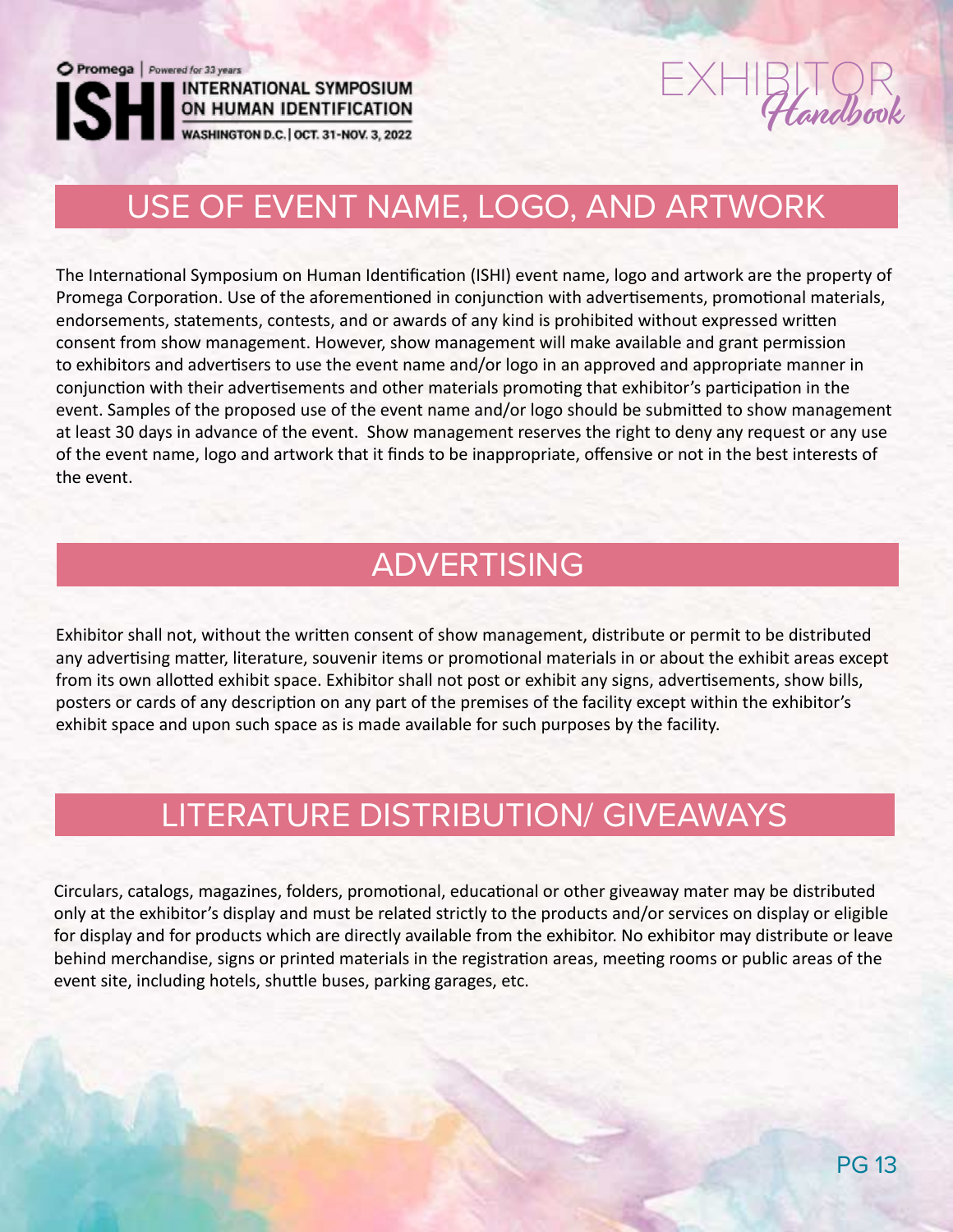ON HUMAN IDENTIFICATION<br>WASHINGTON D.C. | OCT. 31-NOV. 3, 2022



# EXHIBITOR LIABILITY INSURANCE REQUIREMENT

Show management requires each exhibiting company and exhibitor appointed official contractor, to carry general liability insurance of at least \$1 million per occurrence.

## FORCE MAJEURE

Show management will not be responsible in any event for any loss, damage, delay, or limitation related to acts of God, pandemics, transportation stoppages, labor disputes, government restrictions, civil unrest, warfare, and acts of terrorism, unavoidable casualty or any other similar causes beyond the control of show management. Exhibitor hereby releases and discharges show management and its officers, directors, employees and agents from liability for any such loss, damage, delay or limitation. Should any contingency prevent the holding of the exhibition, show management will refund any fees collected for exhibit space.

### HOLD HARMLESS AGREEMENT AND INDEMNIFICATION

Neither show management nor its officers, directors, employees and agents shall in any manner or for any cause be liable or responsible to any exhibitor or its employees or agents or any other person for any injury or damage to any person, business or property in any way related to or arising in connection with the exhibition; and any and all claims for such injuries or damages are hereby waived and each exhibitor agrees to indemnify and hold harmless show management and the facility, their directors, officers, employees, and agents (the indemnified parties) against any and all claims, liabilities, losses and expenses, including reasonable attorney's fee, imposed on, incurred by or asserted against the indemnified parties caused by any act or omission of that exhibitor, or occurring within the exhibit space leased by that exhibitor or arising in connection with the activities conducted by that exhibitor in connection with the exhibition.

The exhibitor acknowledges that show management and the facility do not maintain insurance covering the exhibitor's property and it is the sole responsibility of the exhibitor to obtain adequate coverage.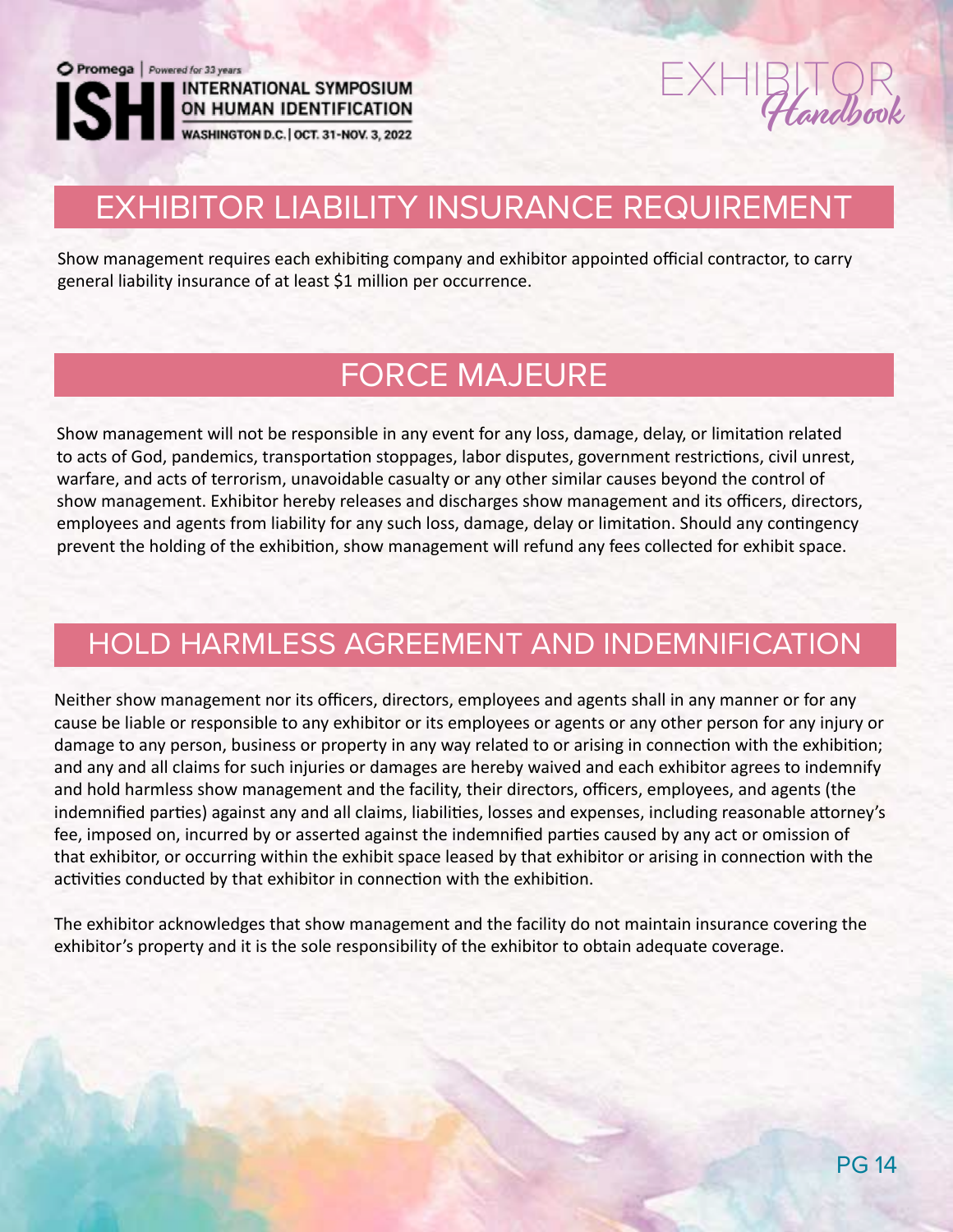**INTERNATIONAL SYMPOSIUM** ON HUMAN IDENTIFICATION

WASHINGTON D.C. | OCT. 31-NOV. 3, 2022



### SIGNS

#### **Hanging Signs and Graphics**

Hanging signs and graphics are permitted in all standard peninsula and island booths. End-cap and linear booths do not qualify for hanging signs and graphics. Whether suspended from above or supported from below, they should comply with all ordinary use-of-space requirements. For example, the highest point of any sign should not exceed the maximum allowable height for the booth type. Hanging signs and graphics should be set back 10 feet from adjacent booths and be directly over contracted space only.

Approval for the use of hanging signs and graphics, at any height, should be received from show management at least 60 days prior to installation.

# SOUND/NOISE/MUSIC/LIGHTING

#### **Sound/Music**

In general, exhibitors may use sound equipment in their booths so long as the noise level does not in the exclusive judgment of show management; disrupt the activities of neighboring exhibitors. Speakers and other sound devices should be positioned so as to direct sound into the booth rather than into the aisle. As a rule of thumb; sound and noise should not exceed 85 decibels when measured from the aisle immediately in front of a booth.

Exhibitors should be aware that music played in their booths may be subject to laws governing the use of copyrighted compositions. Show management does not have a license with any licensing agencies; therefore exhibitor is responsible for obtaining licensing directly.

#### **Lighting**

- Lighting including gobos, should be directed to the inner confines of the exhibit space. Lighting should not project onto other exhibits or exhibition aisles.
- Lighting elements must be contained within the confines of the contracted exhibit space and not protrude into the aisles. This includes all truss work, lighting apparatus, projections equipment etc. Strobe, flashing and rotating lights are not permitted without the advance written approval of show management.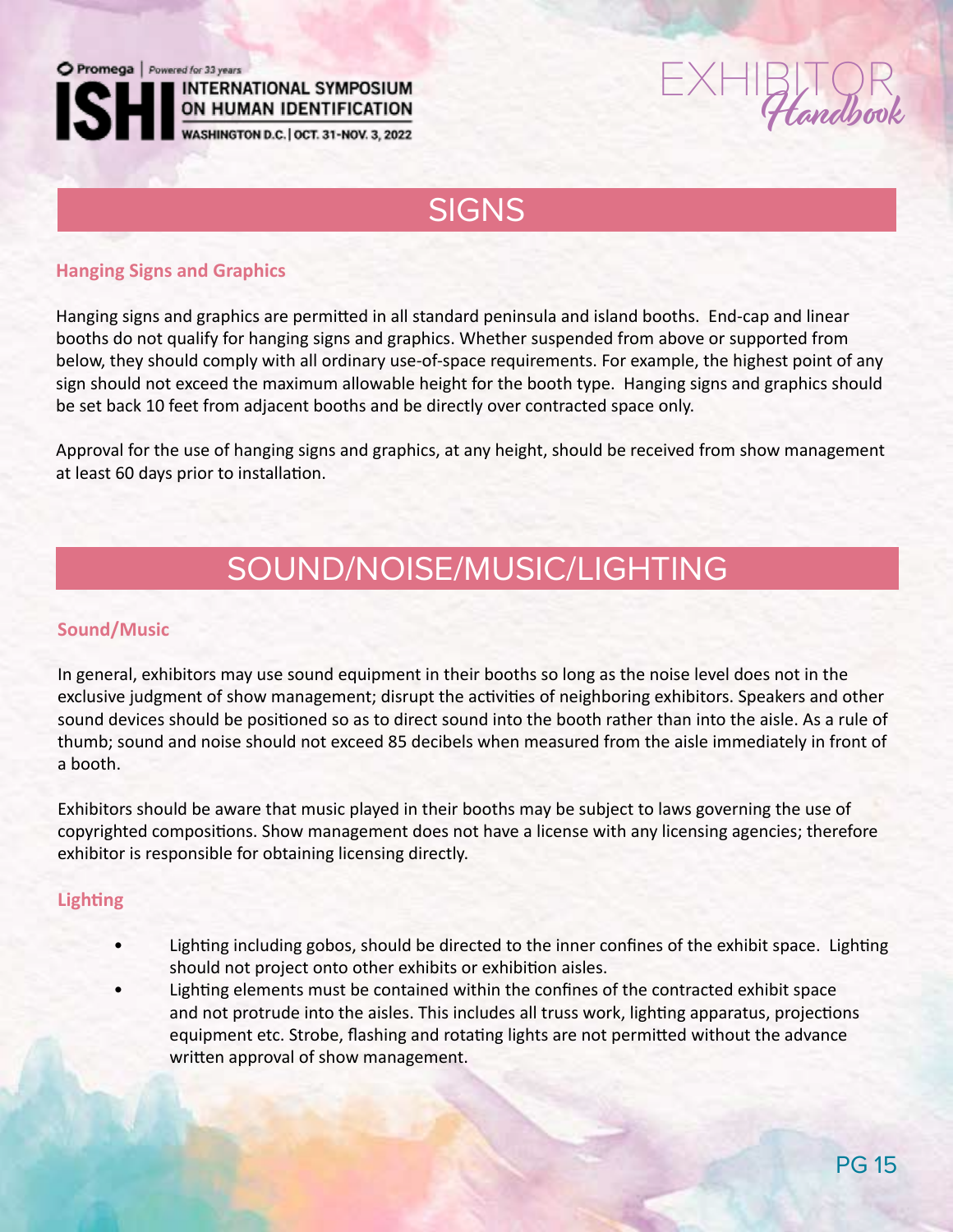Promega | Powered for 33 years **INTERNATIONAL SYMPOSIUM** ON HUMAN IDENTIFICATION<br>WASHINGTON D.C. | OCT. 31-NOV. 3, 2022

 $EXHIBITQR$ 

## NON-SANCTIONED ANCILLARY EVENTS

Exhibitors are strictly prohibited from publicizing and/or conducting any activities before, during or after the conference and workshops – from October 29-November 4, 2022. Non-sanctioned activities include inducements, meetings, hospitality events, demonstrations or displays away from the exhibits with the exception of Vendor Showcases.

Violators of this policy may lose the opportunity to exhibit at future symposia and further, may forfeit the right for company personnel to participate in any capacity in future symposia including as a registrant, speaker or poster presenter, and be subject to a fine of \$10,000 at the discretion of show management.

## GOOD NEIGHBOR POLICY

Exhibitors are required to keep all booth activities within the confines of their exhibit space and not interfere with aisle traffic flow or access to neighboring exhibits. Activities may not disturb neighboring booths. Demonstrations, booth giveaways and literature must directly relate to the exhibiting company product, business or mission and not be offensive in any manner.

Exhibitors are required to conduct themselves and operate their exhibit so as not to annoy, endanger or interfere with the rights of others at the show. Show management reserves the right to deny access to the exhibition floor to exhibitors not conducting themselves in a professional, ethical or otherwise appropriate manner. Unsportsmanlike, unethical, illegal or disruptive conduct such as tampering with another party's exhibit or engaging in corporate espionage is strictly prohibited.

Exhibitor's personnel and their representatives may not enter the exhibit space or loiter in the area of another exhibitor without permission from that exhibitor, and at no time may anyone enter an exhibit space that is not staffed.